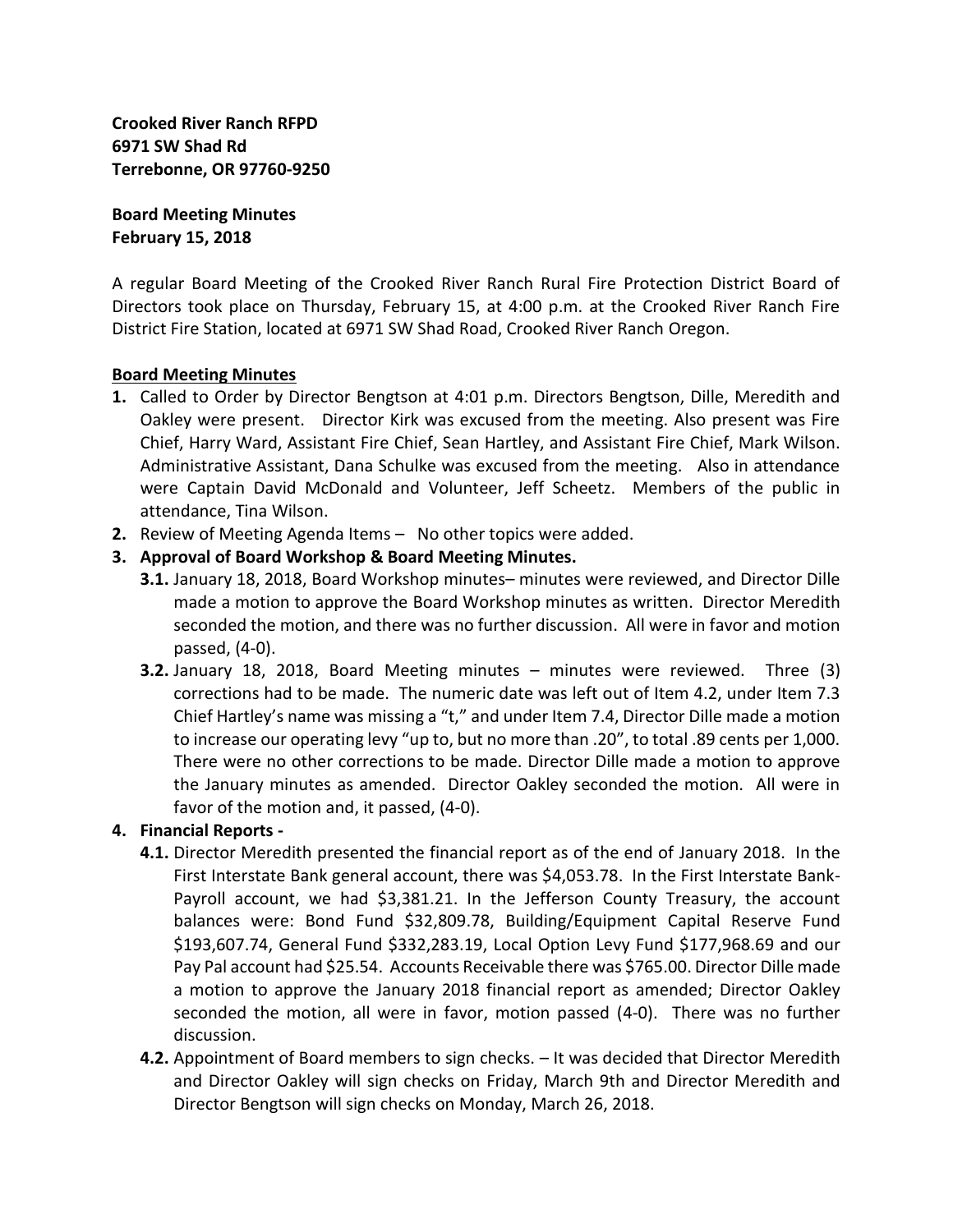## **5. Comments from the public** – none

# **6. Unfinished Business** –

**6.1** Follow-up discussion on options for District funds - Fire Chief Harry Ward included an email from Jefferson County in the Board packet stating that our funds are with the Local Government Investment Pool and are insured. Jefferson County is in the process of changing banks so that the County will not be held to a "minimum ledger balance," like they are now. Director Bengtson asked that we keep the Board up to date on when Jefferson County switches over to the new bank. Chief Hartley confirmed that we are earning interest on all four of our accounts. There was no further discussion on this topic. **6.2** Follow-up discussion on presentation of facts for Alternate Exit for Ranch Residents - Fire Chief, Harry Ward stated that in last month's Board meeting he was asked to draft facts about having an Alternate Exit for the Ranch. He had written a statement of which a copy was in the Board packet. The statement said it would improve public safety for everyone. A copy of Chief Ward's statement will be going in the local Telegraph paper for the residents to read. There was no further discussion on this topic.

#### **7. New Business**.

**7.1** Discussion/Approval of Resolution 2018-01 Adopting and Revising Public Records Policy for the District – Fire Chief, Harry Ward stated the due to the new laws that took effect on January 1, we had to change our Public Records policy. We had asked our Attorney to look at our current one and make the changes for us, along with revising our Public Records Request form. The Board had reviewed the Resolution written by our Attorney, and there were no further questions. Director Oakley made a motion to approve Resolution 2018-01 to Adopt and Revise our Public Records Policy as presented. Director Dille seconded the motion. All were in favor of the approval, motion passed (4- 0).

**8. Fire Chiefs Report** - Fire Chief, Harry Ward stated our Strategic Plan is coming almost done. Our SWOT assessment was completed, it went well and was a good process. This will help with completing our Strategic Plan. He also stated the Chief Hartley is working on our vulnerability to line of duty deaths report. The budget process is underway and our next staff meeting in March we will be compiling numbers for the 2018-2019 budget. Chief Ward also stated that he has looked into charitable gift giving to the Fire Department, per the request of Director Kirk. He has found a schedule/policy which describes three different ways of giving. We sent this information to our Auditor to look at, and they changed some wording. We will send our final documentation to our Attorney to look at before we post any information on our website. He will have final information for the Board on this at the next Board meeting. The Safety Committee met and reviewed some incidents. The next meeting will be in March and they will be reviewing a safety policy that Special Districts Insurance Services would like to see. He has also put together a steering committee to assist with questions from the public on the levy increase. April 7<sup>th</sup> is our annual banquet. On April 14<sup>th</sup> we are having an Emergency Preparedness Open House. There was no further discussion.

**9. Operations Report** – an operations report was submitted by Assistant Fire Chief, Mark Wilson. He clarified that the report sent from his email is the final report and not the one in the Board packet.

**10. Correspondence/Recognitions** – there was no correspondence